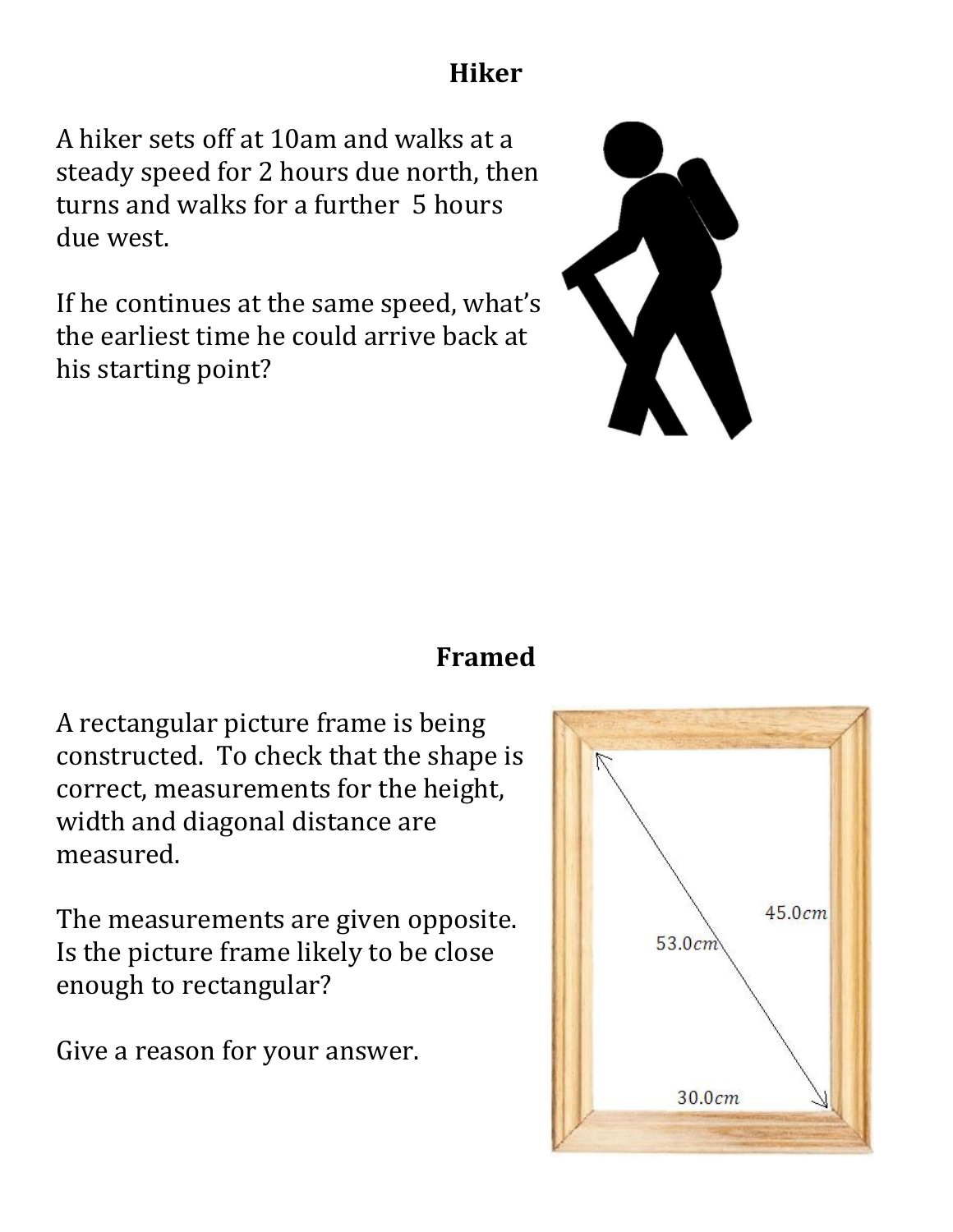# **Kite Area**

Find the area of a kite of width  $40cm$ , longest side 52cm and shortest side 25cm.

*Hint: Divide into right-angled triangles.* 



### **Radio Mast**

Amateur radio enthusiasts set up masts to transmit their signals. Because the mast itself is so thin, steel wires are used as stays to anchor the mast to the ground. A typical set-up is shown opposite.

Using the information given, calculate the total length of steel wire required to anchor the mast.

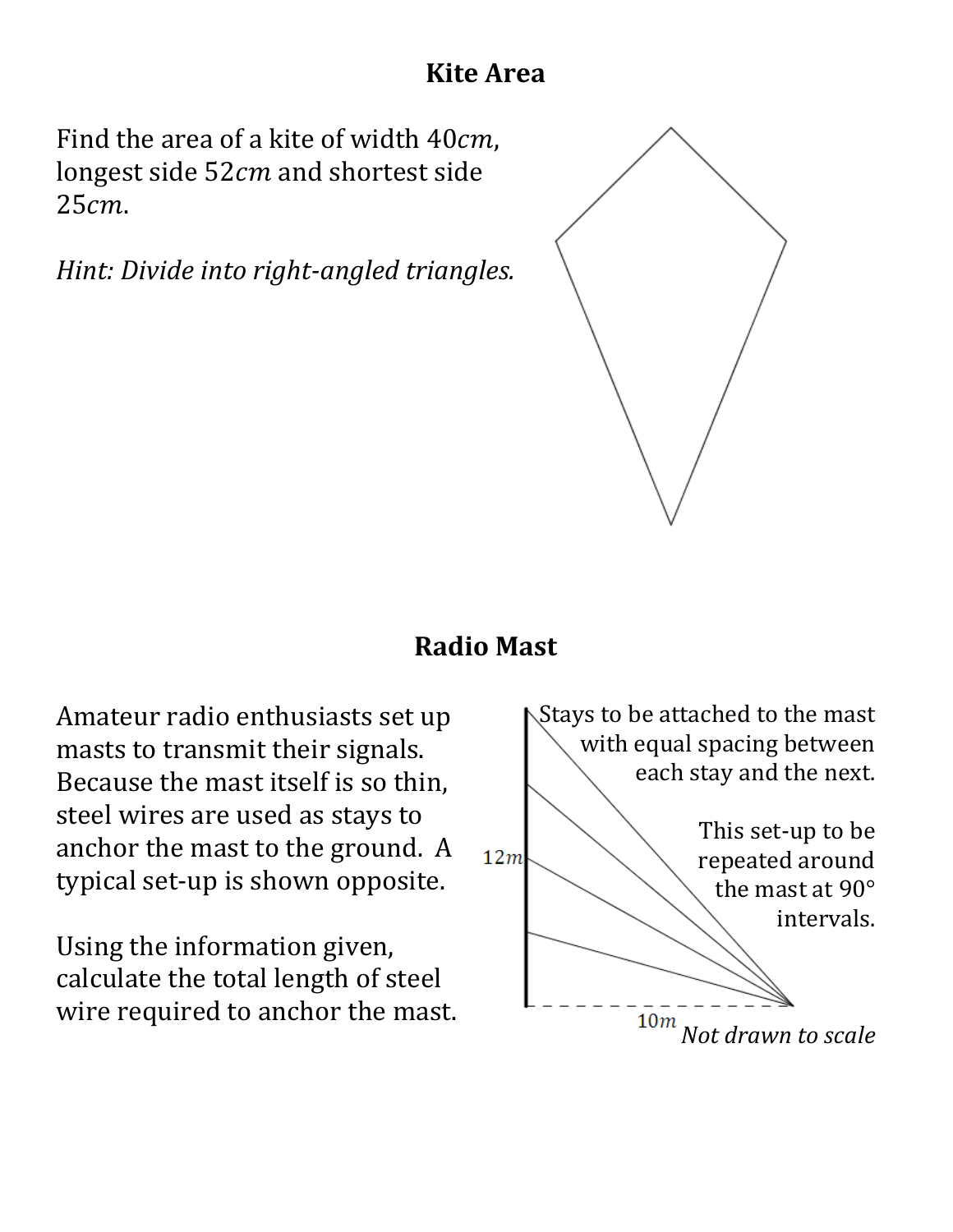# **Compound Triangles**

In the diagram opposite, angles  $K\hat{L}M$ ,  $N\hat{K}M$  and  $N\hat{O}M$  are all 90°.

Given that  $ON = 24cm$ ,  $NK =$ 15 $cm$ ,  $KL = 12cm$  and  $LM =$ 16cm, find the total outer perimeter of the shape.

Ext: Find the total area.



*Not drawn to scale*



Spaghetti is to be stored in the cylindrical Pringles tube shown opposite.

What is the maximum possible length for a piece of spaghetti if it is to fit in the tube?

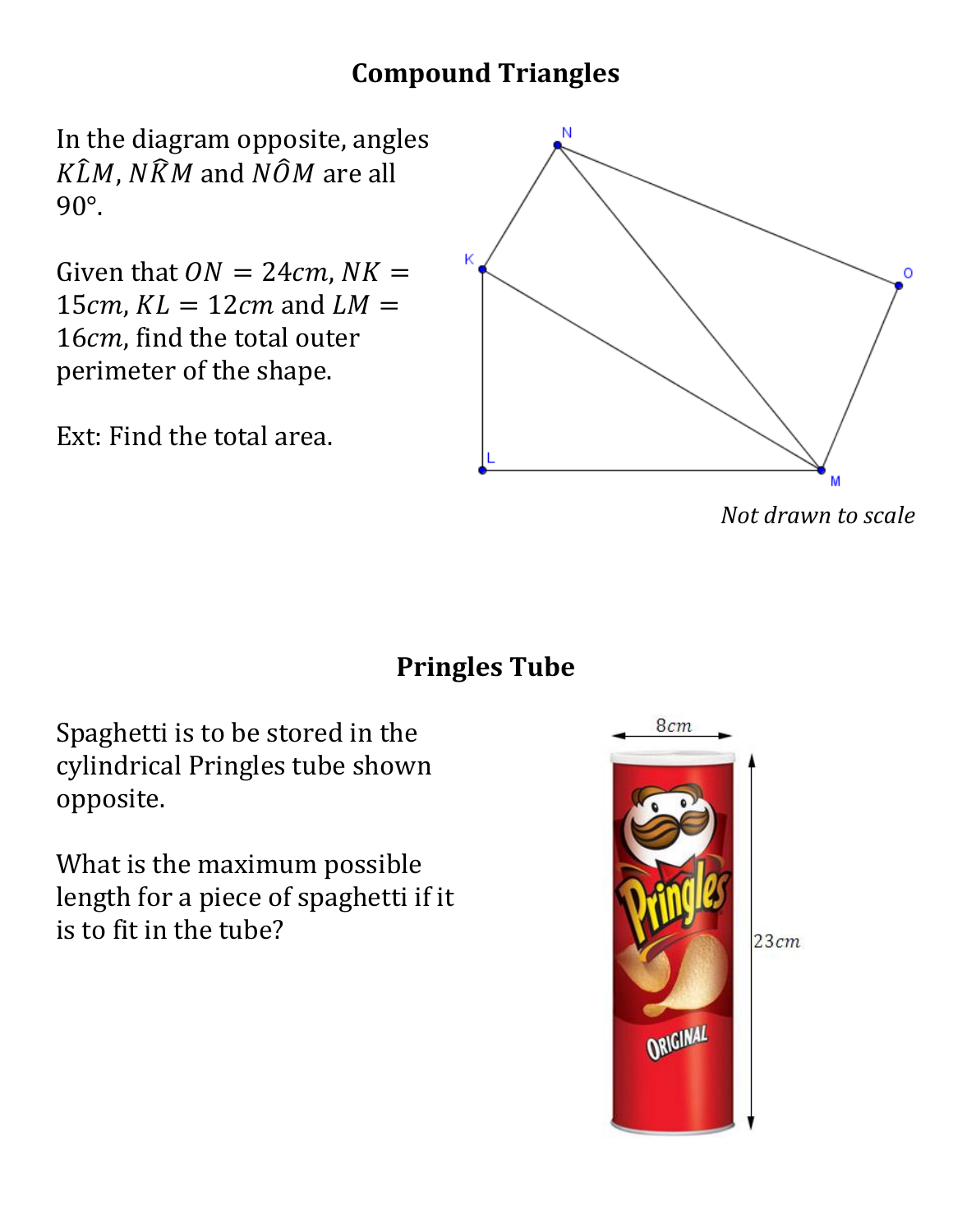# **Equilateral Area**

Find the area of an equilateral triangle of side length  $1m$ .

Give your answer both as an exact value and as a decimal, rounded to 3 significant figures.

*Hint: Cut the triangle in half and calculate the height.* 



# **TV Screen**

# The size of a flat-screen TV is usually given as the **length of the diagonal**.

A 42-inch flat-screen has aspect ratio 9:16 which means that the sides are of length  $16x$  inches and  $9x$  inches. Draw a triangle using this information and hence calculate the area of the screen.



Ext:

How much bigger would the area be if the diagonal were 10% larger (44.2 in)?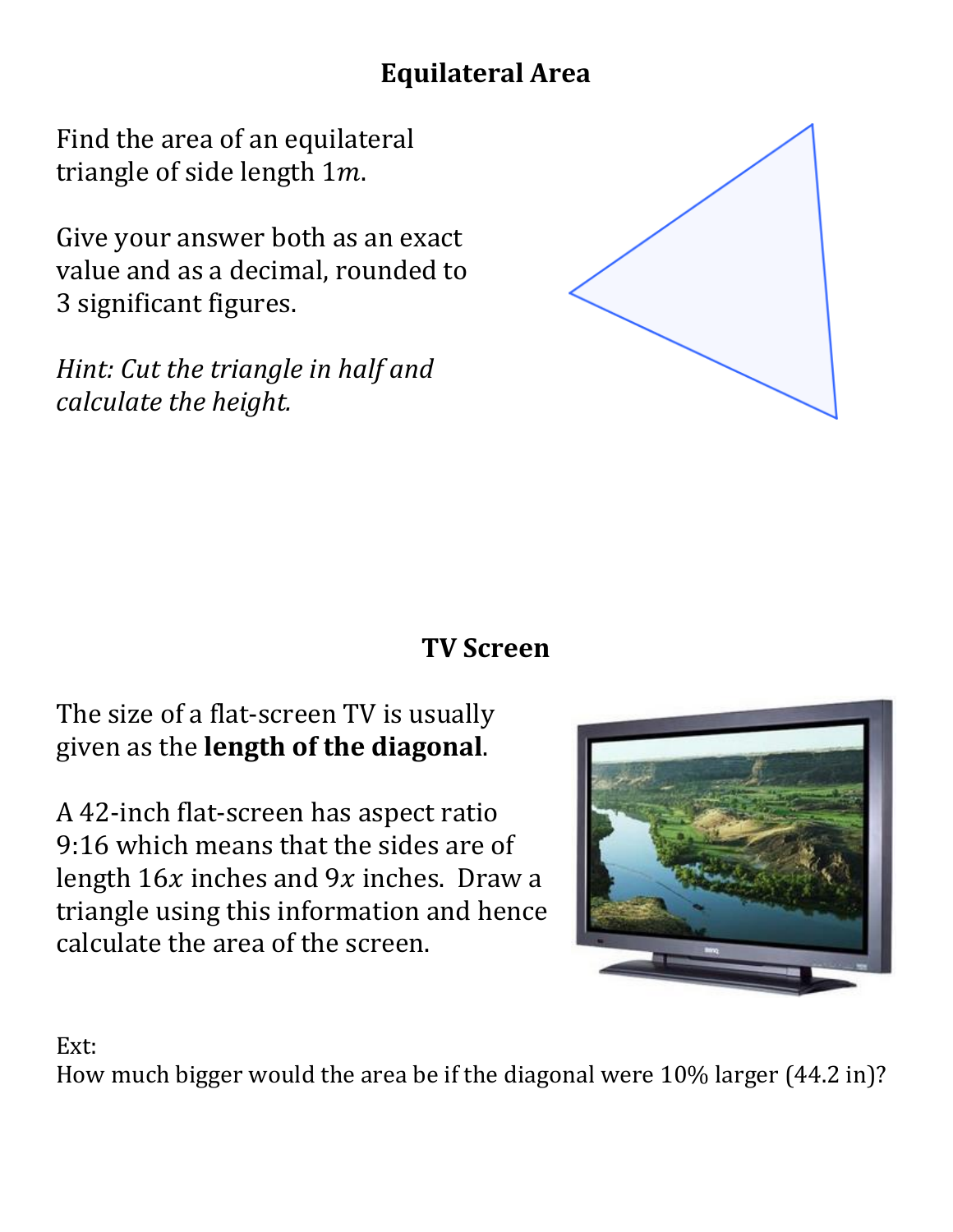### **Hiker HINTS**

Because he is traveling at the same speed, you can use the number of hours as the lengths of the lines. Draw a diagram to show where he has walked already, then draw a straight line from his starting point to the end point. Work out the length of this line to calculate how many hours it would take him to walk. Finally, work out the time of day he would return.



### **Framed HINTS**

If the frame is a perfect rectangle, the corners will be at 90°. Use Pythagoras to calculate the length that the diagonal should be, then see if the distance given in the diagram is 'close enough' to the number you have calculated.

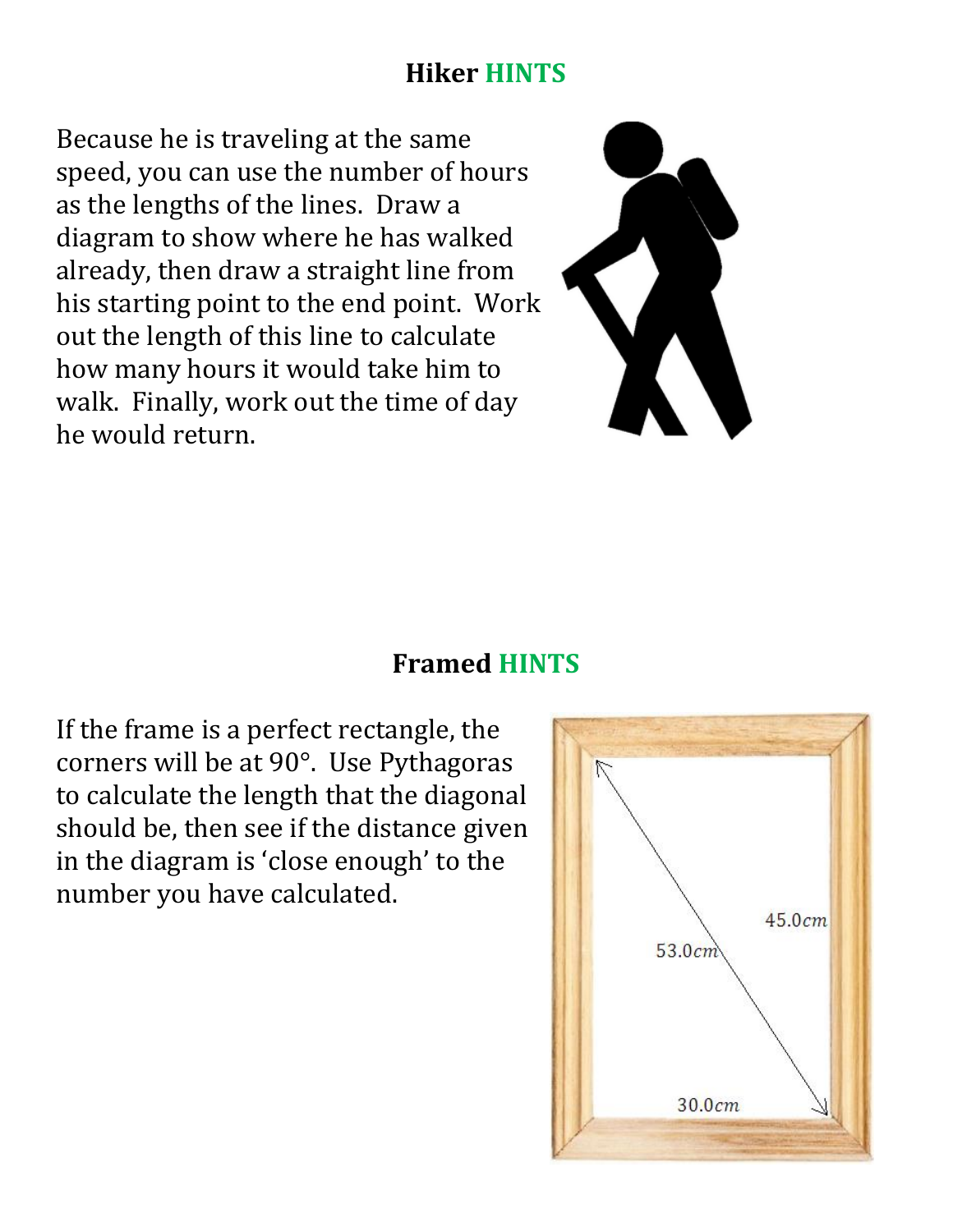# **Kite Area HINTS**

Split up the shape into right-angled triangles by joining up opposite corners. Mark on any lengths given in the question and use Pythagoras to work out missing lengths, then the area of each of the four triangles.



### **Radio Mast HINTS**

This question involves four different right-angled triangles. Add as much information as possible to the diagram, then use Pythagoras to work out the length of each of the four wires. Remember the picture only shows one side of the mast: the same thing will be needed on four sides of the mast.

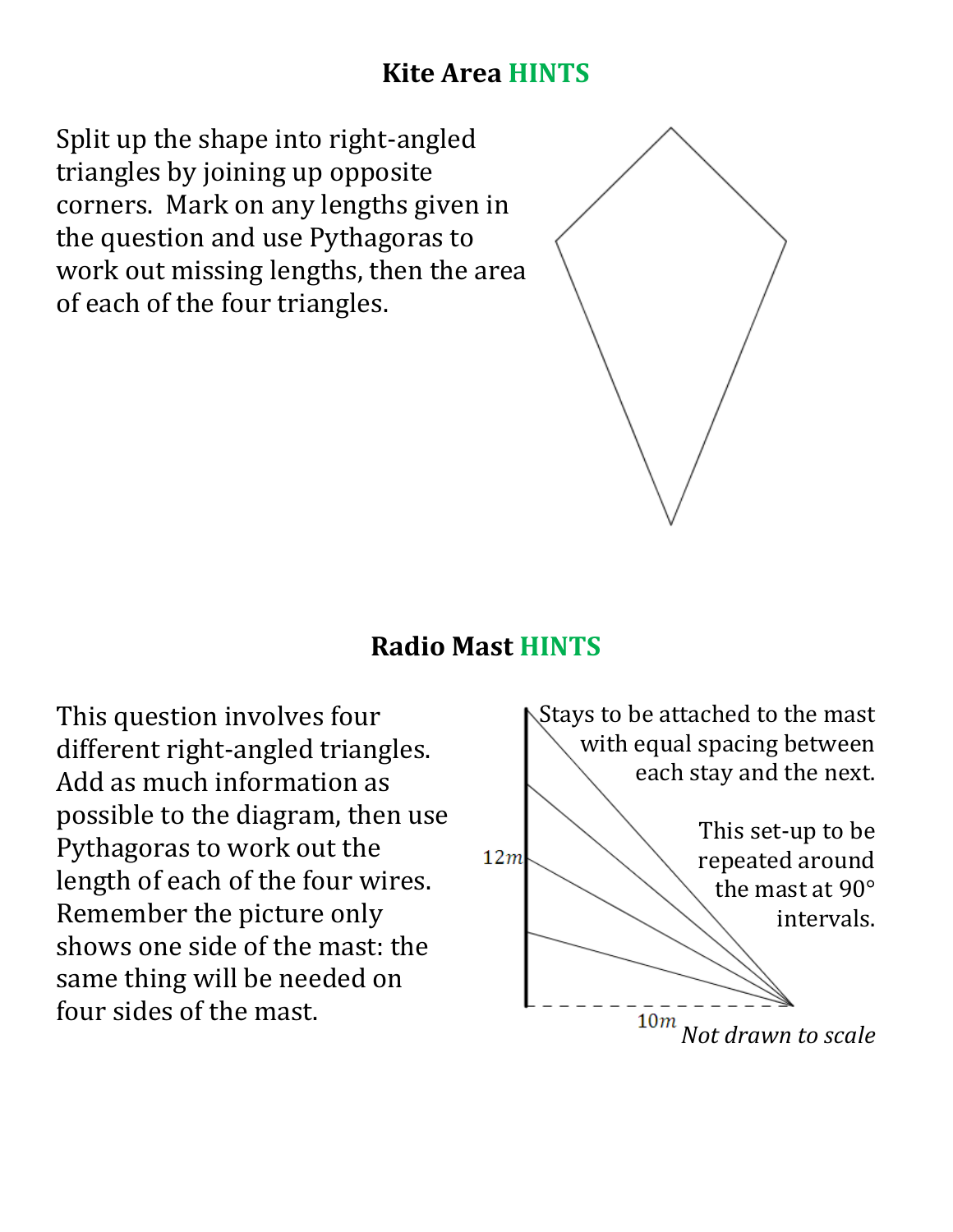# **Compound Triangles HINTS**

Mark all the lengths you know on the diagram. You can use Pythagoras to find any unknown side for triangles where you know two of the sides already. Keep going until you know every side length. Add up the outer sides for the perimeter, or use the rule  $A =$ 1 2  $\times$  base  $\times$  height for each triangle to get area.



*Not drawn to scale*

# **Pringles Tube HINTS**

The longest straight line that can fit in the cylinder is a diagonal from the bottom left to top right (or vice versa). Make a rightangled triangle and use Pythagoras to work out the length of the hypotenuse.

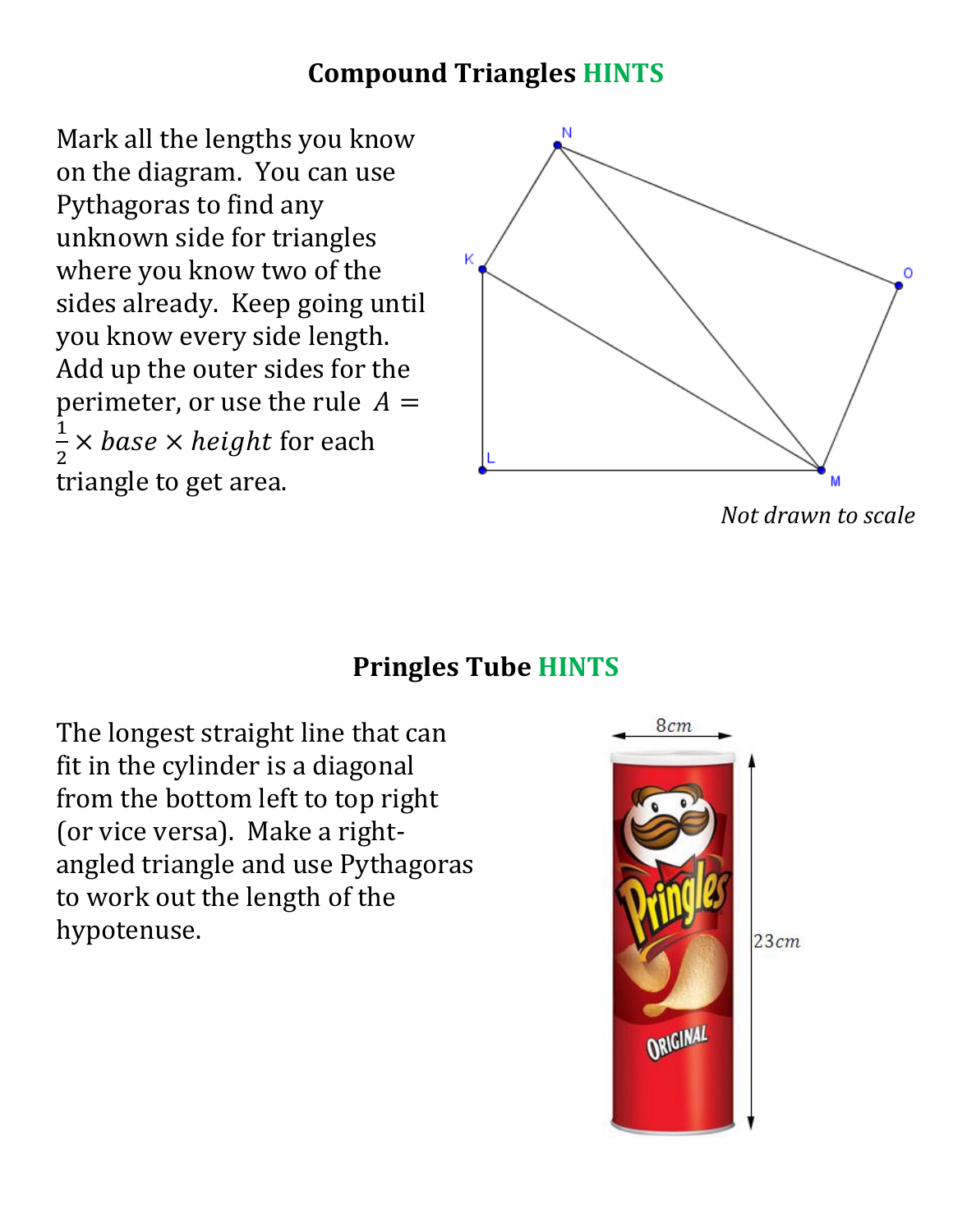# **Equilateral Area HINTS**

If you cut an equilateral triangle in half, from one corner down to the midpoint of the opposite side, you get two identical right-angled triangles. Label all the lengths you know, and this should enable you to calculate the height. Then use  $Area = \frac{1}{2}$ 2 (base  $\times$  height) to calculate the area of the triangle.



#### **TV Screen HINTS**

Draw the triangle described, using the algebraic expressions for lengths as needed. Substitute these numbers into Pythagoras' theorem as usual (but in this case there will be  $x$  terms involved). Simplify and solve to find  $x$ . Remember:  $(5x)^2$  is not the same as  $5x^2$ :  $(5x)^2 = 5x \times 5x = 5 \times 5 \times x \times x = 25x^2$ 



For the extension, to save you doing the same thing, use the fact that if the length increases by scale factor L, the area increases by scale factor  $L^2$ .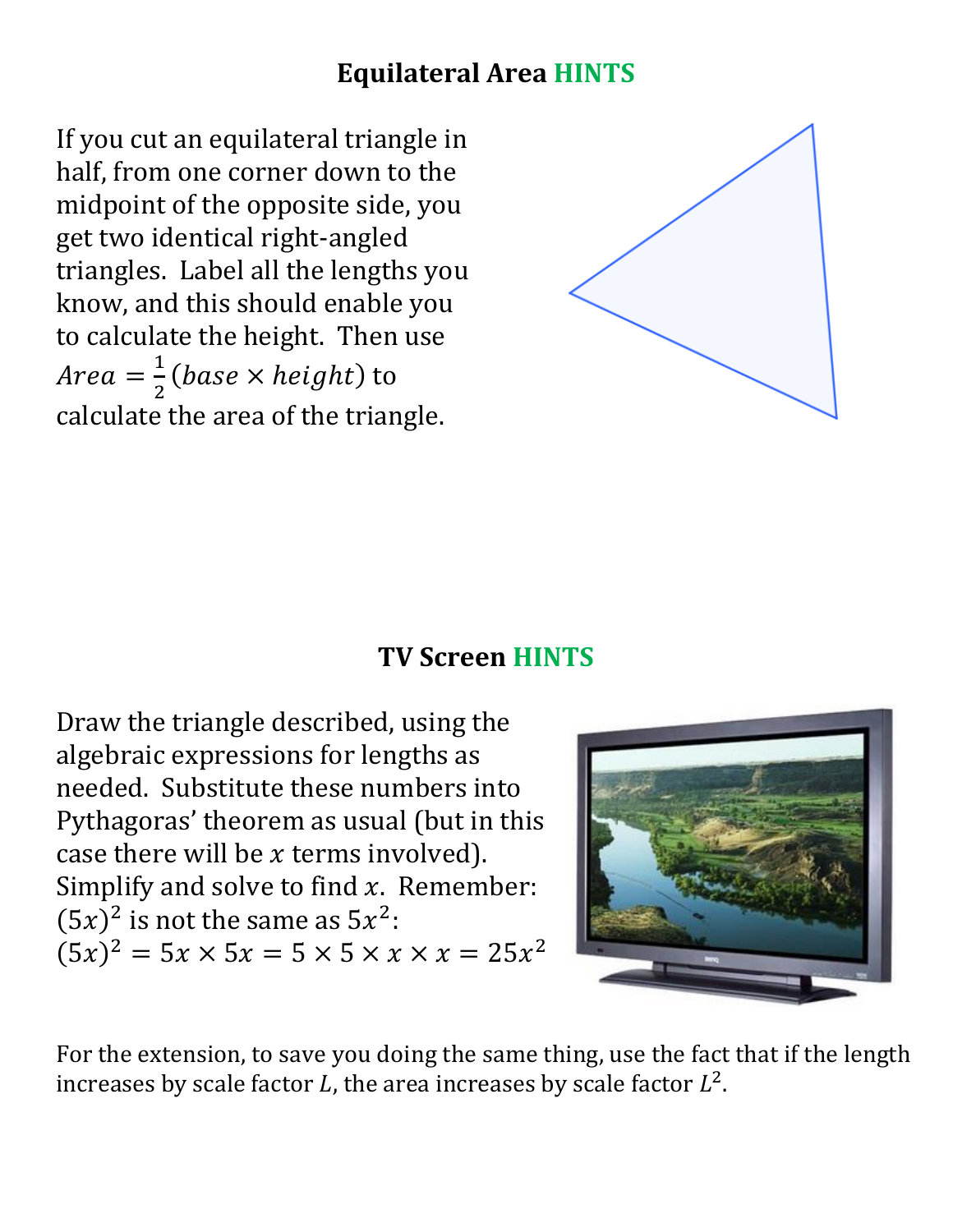# **Hiker SOLUTIONS**

The shortest route back is a straight line (hypotenuse of a right-angled triangle):

 $2^2 + 5^2 = x^2 \implies x = \sqrt{29} \approx 5.385$ 

 $5.385$  hrs  $= 5$  hrs 23.11 mins

Total journey time: 12 hrs 23.11 mins

Earliest return time:  $22:23$  (10:  $23pm$ )



### **Framed SOLUTIONS**

Diagonal:  $30^2 + 45^2 = x^2 \implies x = 54.083cm$ 

The frame is not likely to be close enough to a true rectangle, since this value is not very close to the value it should be. If the measurements are taken – as they appear to be – to the nearest millimetre, the smallest the diagonal could be is:

 $\sqrt{29.95^2 + 44.95^2} = 54.014$ cm

(It can be shown that the angle in this triangle would be 92.5°.)

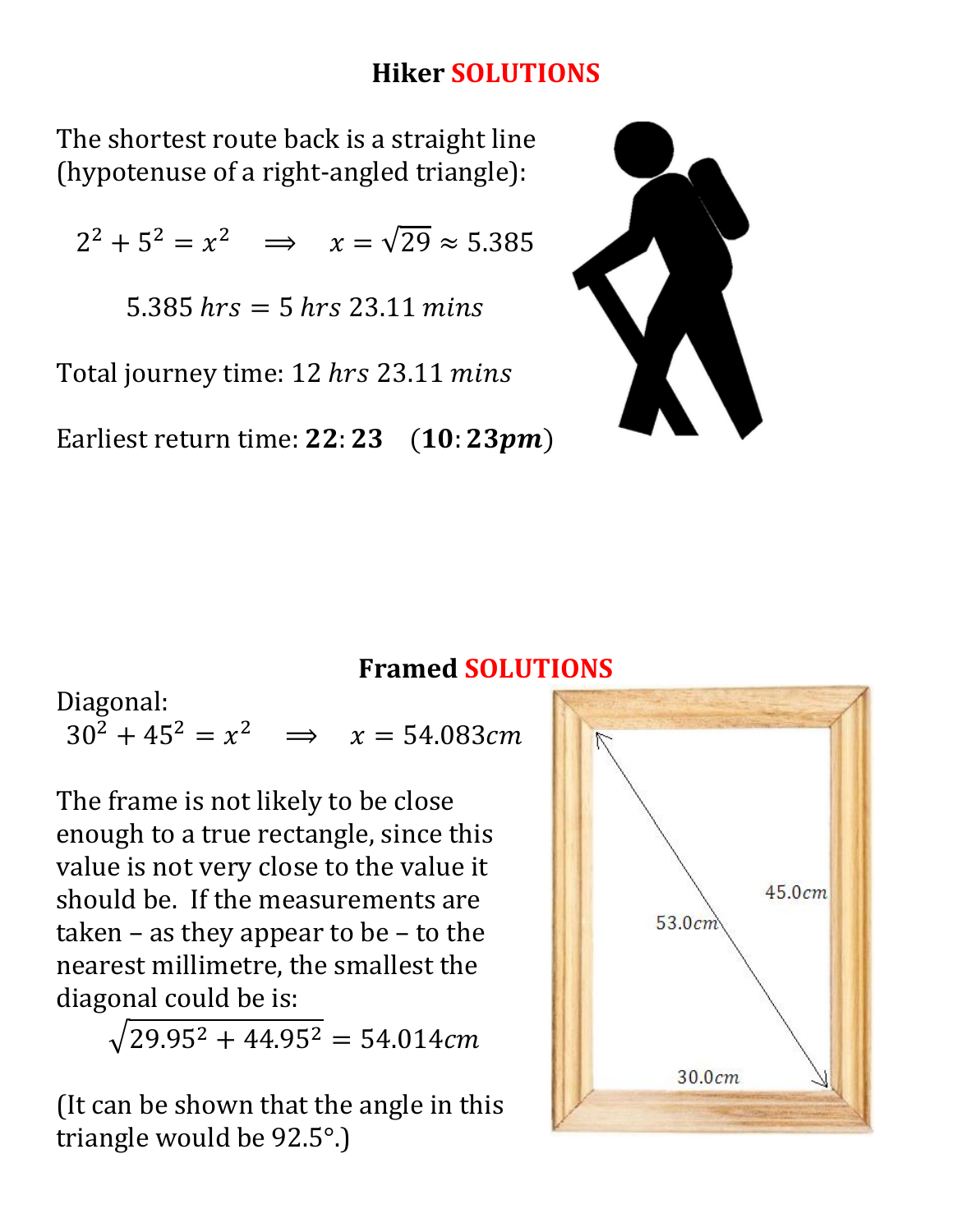## **Kite Area SOLUTIONS**



#### **Radio Mast SOLUTIONS**

$$
10^{2} + 3^{2} = p^{2} \implies p = \sqrt{109}
$$
  
\n
$$
10^{2} + 6^{2} = q^{2} \implies q = \sqrt{136}
$$
  
\n
$$
10^{2} + 9^{2} = r^{2} \implies r = \sqrt{181}
$$
  
\n
$$
10^{2} + 12^{2} = s^{2} \implies s = \sqrt{244}
$$

 $Total = 4(p + q + r + s) = 204.7m$ 

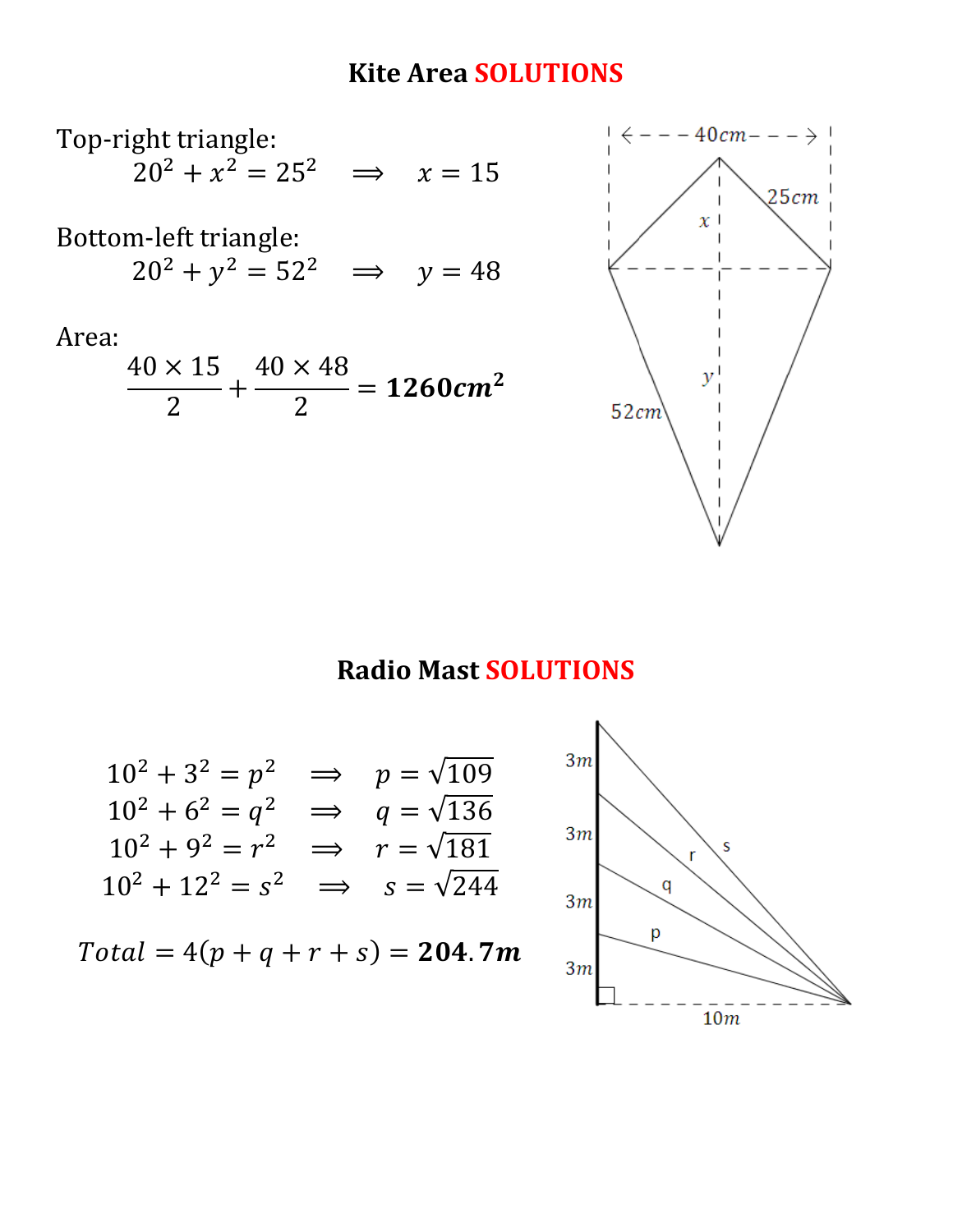## **Compound Triangles SOLUTIONS**



### **Pringles Tube SOLUTIONS**

 $8^2 + 23^2 = x^2$ 

 $\implies$   $x = 24.4cm$  to 1 d.p.